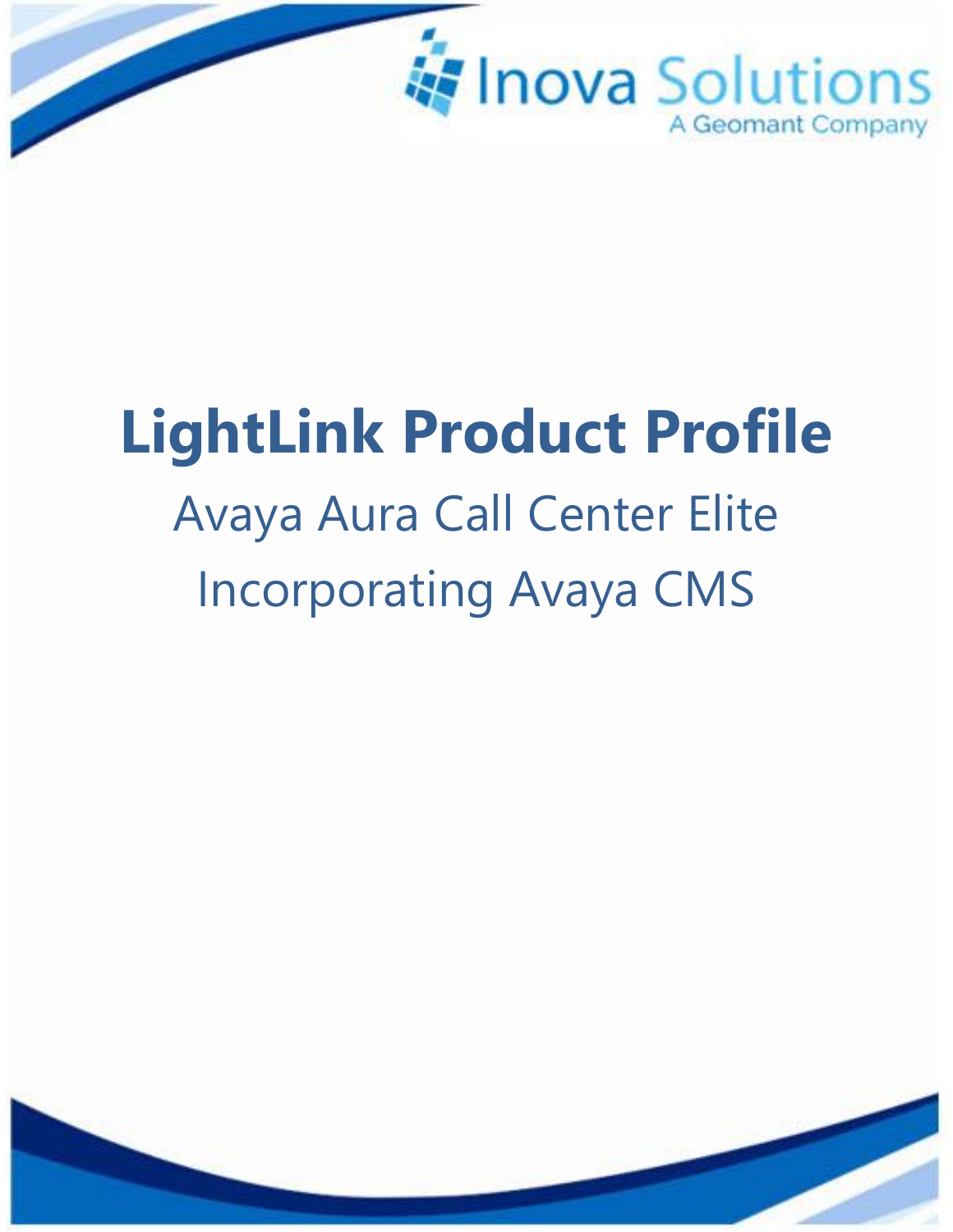

LightLink Product Profile Avaya Aura Call Center Elite Incorporating Avaya CMS

August 25, 2020

#### NOTICE OF TRADEMARK:

Inova LightLink and its components are trademarks of Inova Solutions.

Avaya is a registered trademark of Avaya, Inc.

While reasonable efforts have been taken in the preparation of this document to ensure its accuracy, Inova Solutions, Inc. assumes no liability resulting from any errors or omissions in this manual, or from the use of the information contained herein.

> © 2021 Inova Solutions, Inc., a Geomant Company 971 2nd ST S.E. Charlottesville, VA 22902 434.817.8000

> > [www.inovasolutions.com](http://www.inovasolutions.com/)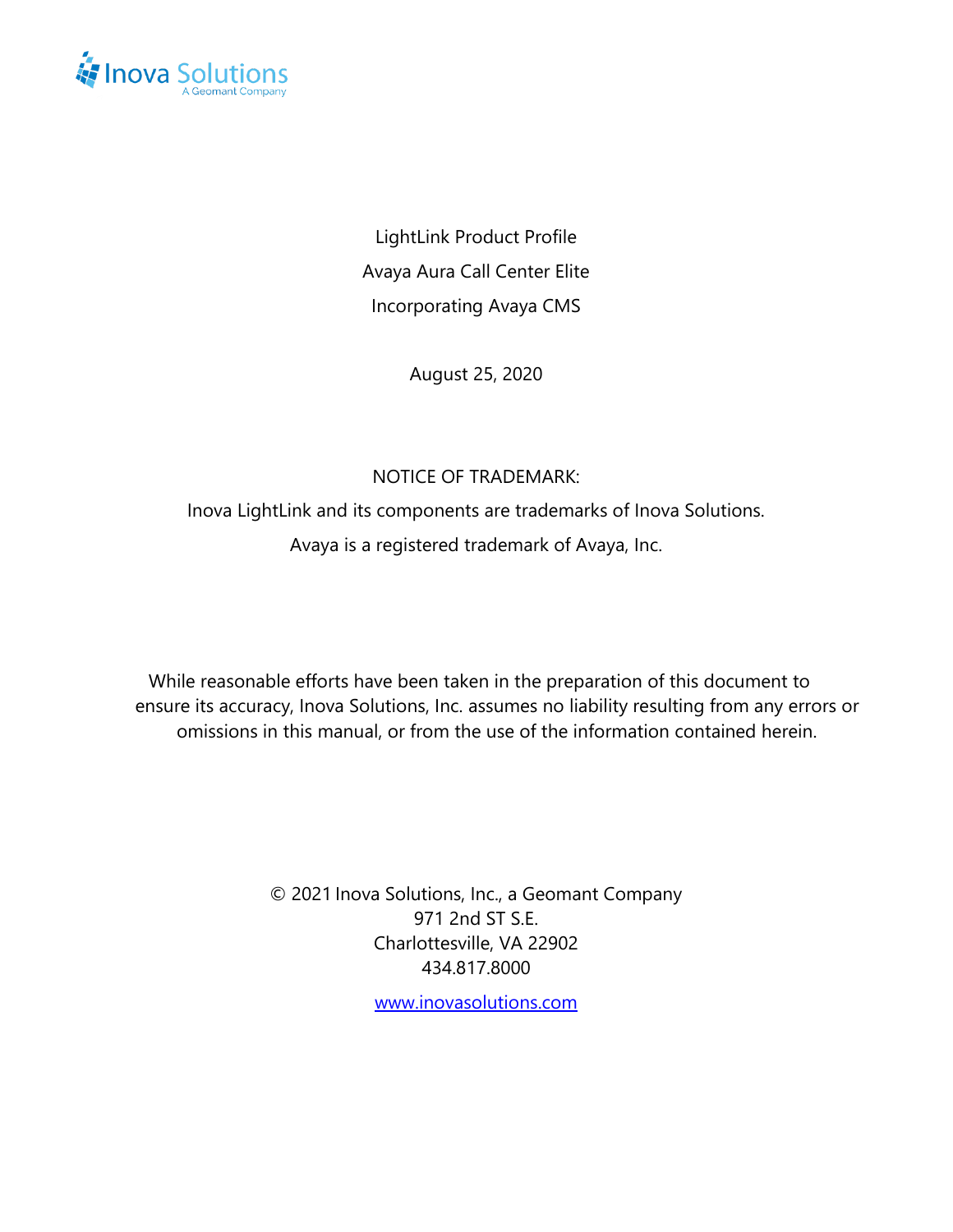## Inova Solutions

## **Table of Contents**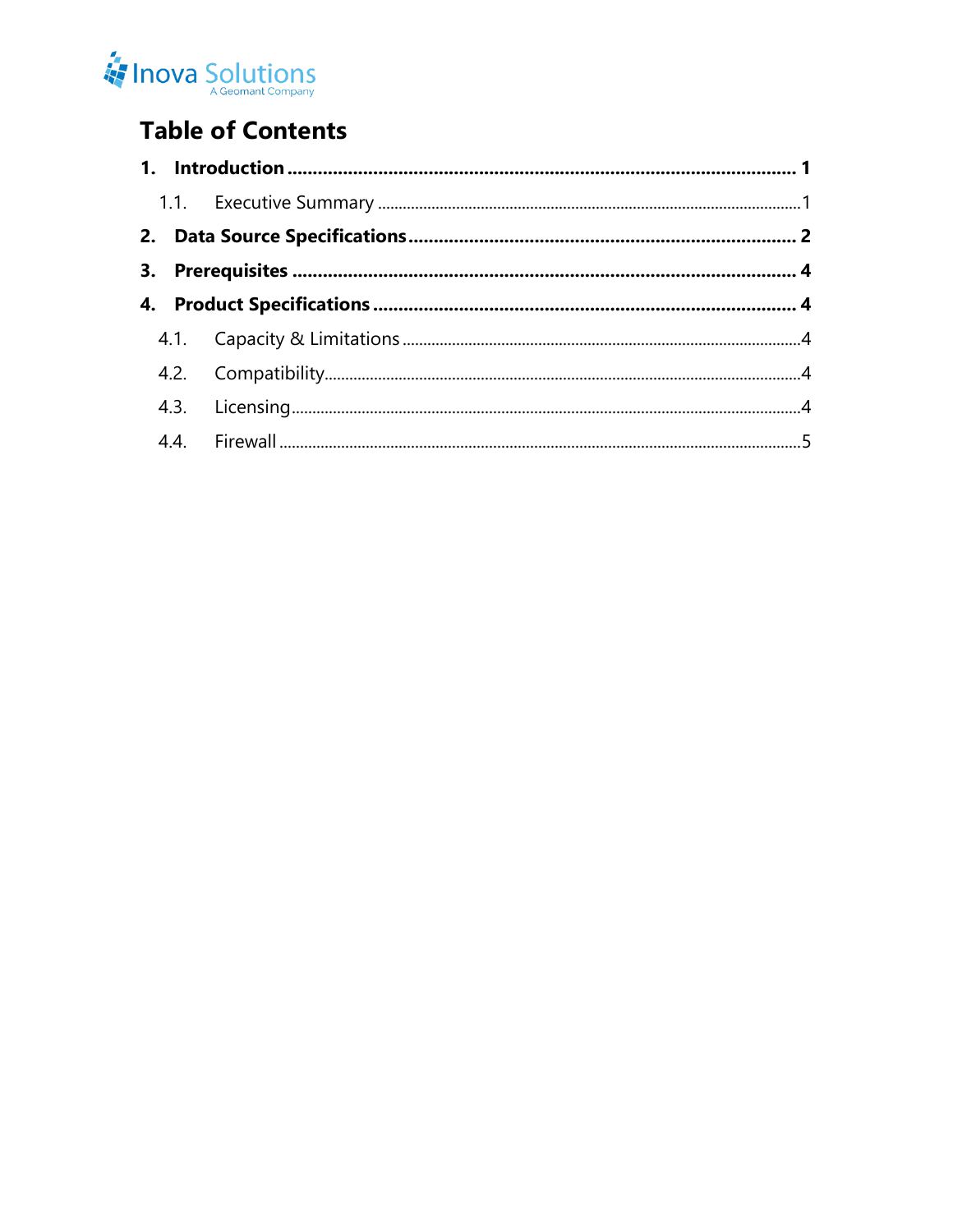

## <span id="page-3-0"></span>**1. Introduction**

Inova Solutions is a global provider of real-time reporting, alerting and display solutions for contact centers. Inova helps customers identify and measure contact center KPIs, quickly react when KPIs fall out of compliance, and gain insight into the relationship between the call center and overall organizational performance.

Inova's contact center solutions are built on Inova LightLink®, a powerful middleware that extracts, calculates, and unifies data from multiple contact center and enterprise operating systems and prepares it for display to an array of output options. Visual output options include LCD and LED digital signage and wallboards, agent desktop applications, and web-based dashboards. LightLink also allows you to program KPI thresholds that trigger an alert, such as a message, text, email, color change, or audio notification, ensuring that you're instantly aware of changing conditions that need your attention. With these capabilities, LightLink-based solutions provide a foundation for contact center performance management by managing your center's data, unifying your reporting, and ensuring the right people receive the right information when and how they want to see it.

Inova's real-time solutions extend Avaya's reporting value and allow you to:

- Deliver unified real-time reporting across Avaya Aura® Call Center Elite and multivendor platforms
- Create custom KPIs that map to your organizational goals
- Integrate enterprise data to gauge the impact of your contact center on the top line

### <span id="page-3-1"></span>1.1. **Executive Summary**

Avaya Aura Call Center Elite is Avaya's voice-centric platform that encompasses Avaya Call Management System (CMS), which is Avaya's real-time and historical reporting application for inbound calls

LightLink connects to Avaya CMS using the Avaya developed Real-Time Socket and the Historical Socket connections:

- **Avaya Real-Time Socket (RT Socket)** enables LightLink to retrieve an array of data from the CMS reporting applications for real-time processing and display.
- **Historical Socket / Avaya Pro APS Bundle** enables LightLink to retrieve historical statistics for three categories of information: Previous Interval, Daily, and Previous Day.

Once connected to the Avaya CMS, LightLink can be used to:

• View real time and historical data from the Avaya system in data grids and messages, and to trigger events.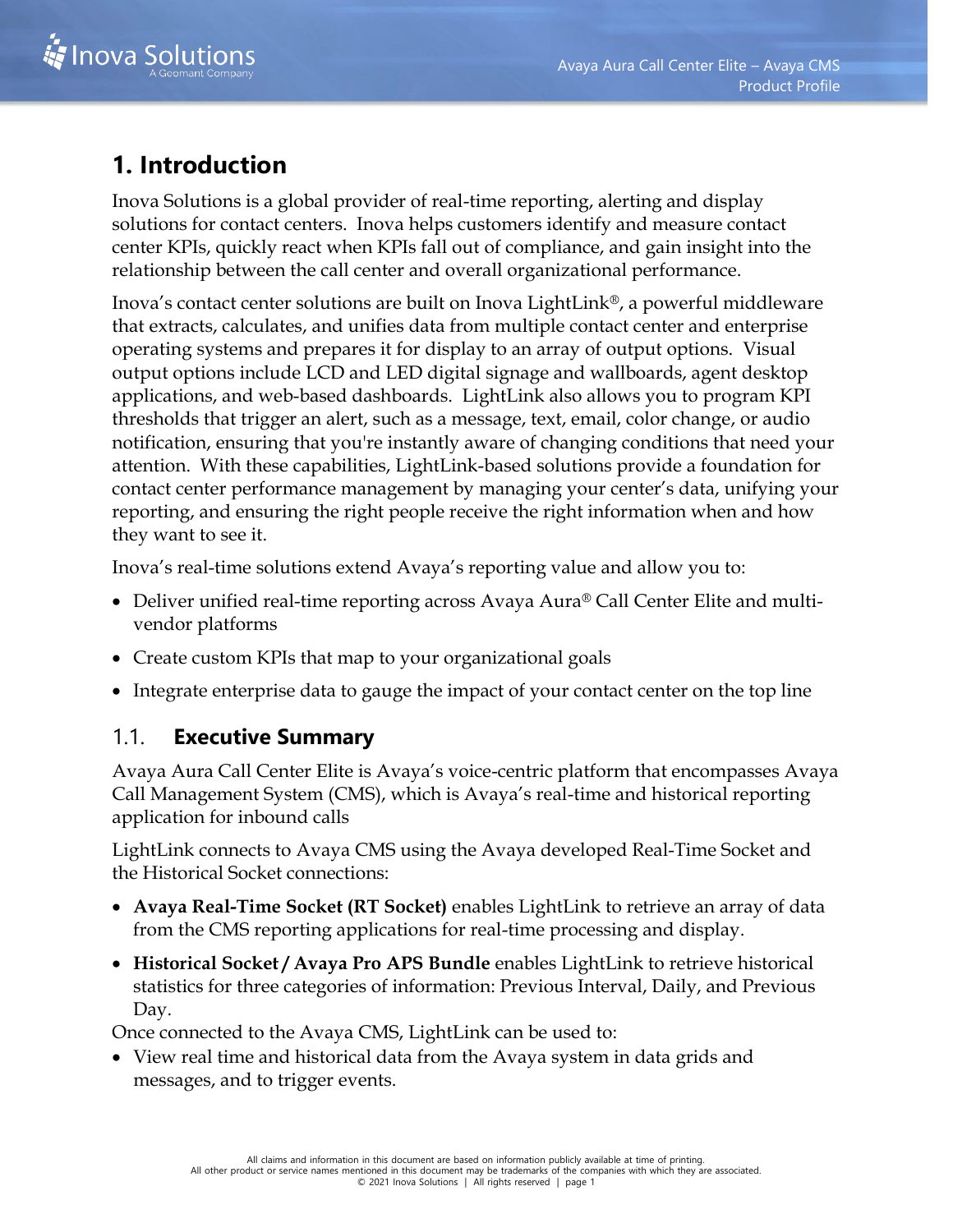- Create new real-time and historical metrics from mathematical combinations of Avaya data, data from other ACDs, or business systems.
- Help Inova Solutions Professional Services develop lists of Agents or detailed Agent daily summary information based on performance criteria derived from Avaya data, data from other ACDs, or business systems.

## <span id="page-4-0"></span>**2. Data Source Specifications**

The three types of available statistics from the Avaya system are:

- Queue Statistics Refer to [Table 1](#page-5-0) for the real-time and historical statistics available for each queue or skill in the Avaya CMS system.
- Routing Point Statistics These statistics are similar to Queue Statistics but are provided by Avaya VDN (Vector Directory Number). Refer to the professional services team if you would like to use Routing Point statistics for purposes such as triggering events or messages.
- Individual Agent Statistics The Inova Solutions Professional Services team can develop lists of highly performing agents or other detailed agent summary information based in part on business information and in part on statistics collected from the Avaya CMS system.

|                                        | Avaya RT Socket<br>for Real-Time<br>License |                            | Avaya Inova<br><b>Historical License</b> |                                          |           |
|----------------------------------------|---------------------------------------------|----------------------------|------------------------------------------|------------------------------------------|-----------|
| Queue Statistics                       | Real-<br>Time                               | For<br>Current<br>Interval | Previous<br>Interval                     | Today<br>through<br>Previous<br>Interval | Yesterday |
| <b>Calls waiting</b>                   | $\sqrt{\frac{1}{2}}$                        |                            |                                          |                                          |           |
| <b>Agents available</b>                | $\checkmark$                                |                            |                                          |                                          |           |
| Oldest call waiting                    | $\checkmark^*$                              |                            |                                          |                                          |           |
| Direct agent calls waiting             |                                             |                            |                                          |                                          |           |
| Number of agents ringing               | $\checkmark$                                |                            |                                          |                                          |           |
| Number of agents on ACD<br>calls       | $\sqrt{ }$                                  |                            |                                          |                                          |           |
| Number of agents in after call<br>work | $\checkmark$                                |                            |                                          |                                          |           |
| Number of agents in other              | $\checkmark$                                |                            |                                          |                                          |           |
| Number of agents in aux work           | $\checkmark^*$                              |                            |                                          |                                          |           |
| Number of agents staffed               | $\overline{\phantom{a}}$                    |                            |                                          |                                          |           |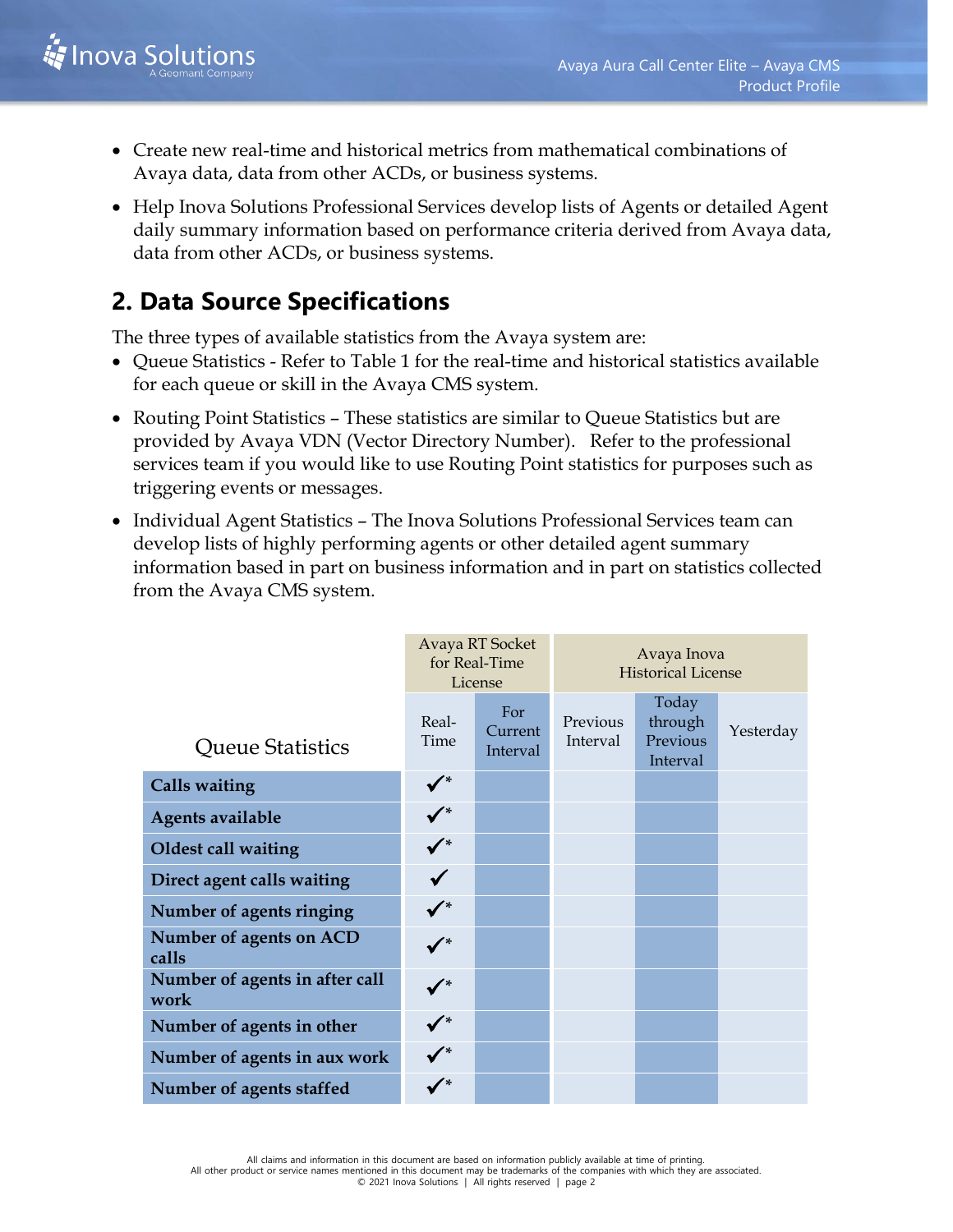|                                | Avaya RT Socket<br>for Real-Time<br>License |                            | Avaya Inova<br><b>Historical License</b> |                                          |           |
|--------------------------------|---------------------------------------------|----------------------------|------------------------------------------|------------------------------------------|-----------|
| Queue Statistics               | Real-<br>Time                               | For<br>Current<br>Interval | Previous<br>Interval                     | Today<br>through<br>Previous<br>Interval | Yesterday |
| Avg. speed of answer           |                                             | $\sqrt{\frac{1}{2}}$       | $\checkmark$                             | $\checkmark$                             |           |
| <b>Abandoned calls</b>         |                                             | $\checkmark$               |                                          |                                          |           |
| <b>ACD calls (call volume)</b> |                                             | $\sqrt{ }$                 |                                          |                                          |           |
| Avg. ACD talk time             |                                             | $\sqrt{\frac{1}{2}}$       |                                          |                                          |           |
| Avg. time to abandon           |                                             | $\sqrt{\frac{1}{2}}$       |                                          |                                          |           |
| Service level %                |                                             |                            |                                          |                                          |           |
| <b>Service Level</b>           |                                             |                            |                                          |                                          |           |
| <b>Calls Offered</b>           |                                             | $\checkmark$               |                                          |                                          |           |
| Expected wait time (high)      |                                             |                            |                                          |                                          |           |
| Expected wait time (medium)    |                                             | $\checkmark$               |                                          |                                          |           |
| Expected wait time (low)       |                                             | $\checkmark$               |                                          |                                          |           |
| <b>ACD</b> time                |                                             |                            |                                          |                                          |           |
| <b>ACW IN time</b>             |                                             |                            |                                          |                                          |           |
| <b>ACW OUT time</b>            |                                             |                            |                                          |                                          |           |
| <b>ACW</b> time                |                                             |                            |                                          |                                          |           |
| <b>Answer time</b>             |                                             |                            |                                          |                                          |           |
| <b>Busy calls</b>              |                                             |                            |                                          |                                          |           |
| <b>Hold time</b>               |                                             |                            |                                          |                                          |           |
| <b>Staff time</b>              |                                             |                            |                                          |                                          |           |
| <b>Backup calls</b>            |                                             |                            |                                          |                                          |           |
| <b>Staffed</b>                 |                                             |                            |                                          |                                          |           |
| Avg. handle time               |                                             |                            |                                          |                                          |           |
| Avg. position staffed          |                                             |                            |                                          |                                          |           |

<span id="page-5-0"></span>*\*This value is available in the Avaya Standard Report.* **Table 1: Queue Statistics**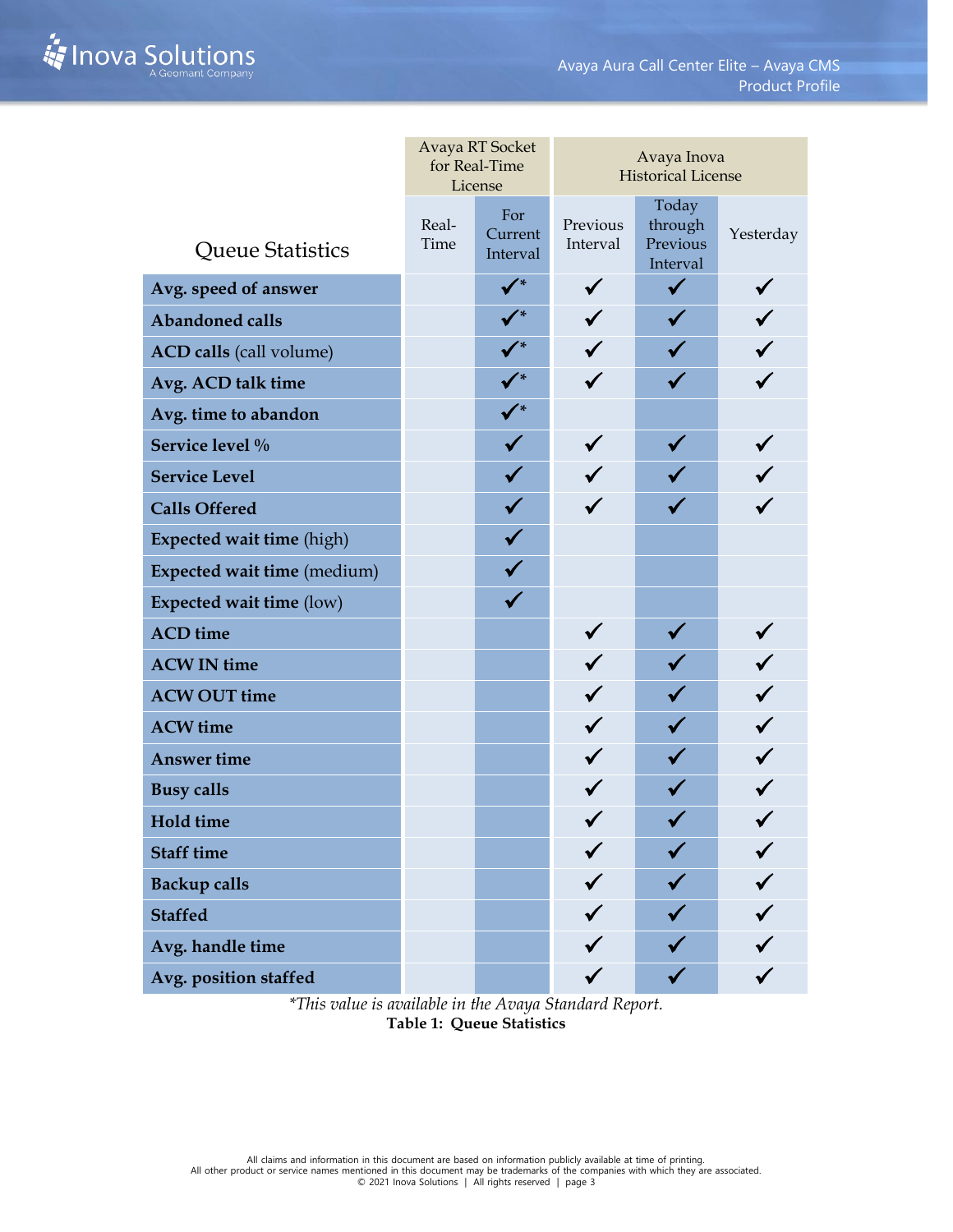

## <span id="page-6-0"></span>**3. Prerequisites**

Inova Solutions requires the customer to provide the following information:

- The IP Address or Hostname of the appropriate CMS server.
- The RT Socket and Inova Historical Socket TCP port number(s) per report, provided by Avaya Professional Services. Each Skill, VDN, and Agent report will have its own port number, so a full set of Realtime and Historical reports will be six port numbers.

In addition, these system requirements must be met:

- A clear network path for a TCP connection without firewalls or proxy servers between the Avaya system and the LightLink system.
- <span id="page-6-1"></span>• Avaya CMS version 6 or higher.

## **4. Product Specifications**

### <span id="page-6-2"></span>4.1. **Capacity & Limitations**

Each Socket can be configured with a maximum of 16 sessions. Each session can provide skill group or VDN data, either real-time or historical, in accordance with the limits in [Table 2.](#page-6-5) In addition to these limits, there is a hard limit of 10,000 data fields per Socket.

| <b>Statistic Type</b>        | Real-Time              | Historical                   |  |  |  |
|------------------------------|------------------------|------------------------------|--|--|--|
| Split/Skill Data             | 200 skills per session | 200 skills per session       |  |  |  |
| <b>VDN</b> Data              | 400 VDNs per session   | 400 VDNs per session         |  |  |  |
| <b>Agent Data</b>            | 300 agents per session | Variable by skills per agent |  |  |  |
| Table 2. Coosing Limitations |                        |                              |  |  |  |

**Table 2: Session Limitations**

#### <span id="page-6-5"></span><span id="page-6-3"></span>4.2. **Compatibility**

The LightLink system is compliance tested with released versions of CMS on an ongoing basis as part of the Inova Solutions and Avaya partnership.

#### <span id="page-6-4"></span>4.3. **Licensing**

**Avaya Licensing –** The Avaya interfaces are licensed packages provided and deployed by Avaya Professional Services. Avaya indicates that customers must purchase these interface packages prior to the Inova deployment. Avaya licenses must be purchased separately for access to real-time data and historical data for each Avaya ACD. Licenses are available for Real-Time Avaya Data via Avaya RT Socket and Historical Avaya Data via Avaya Socket.

• The **Avaya RT Socket interface** provides for real-time Split/Skill (Queue), VDN, and specific Agent information in a data stream accepted by Inova LightLink. Inova